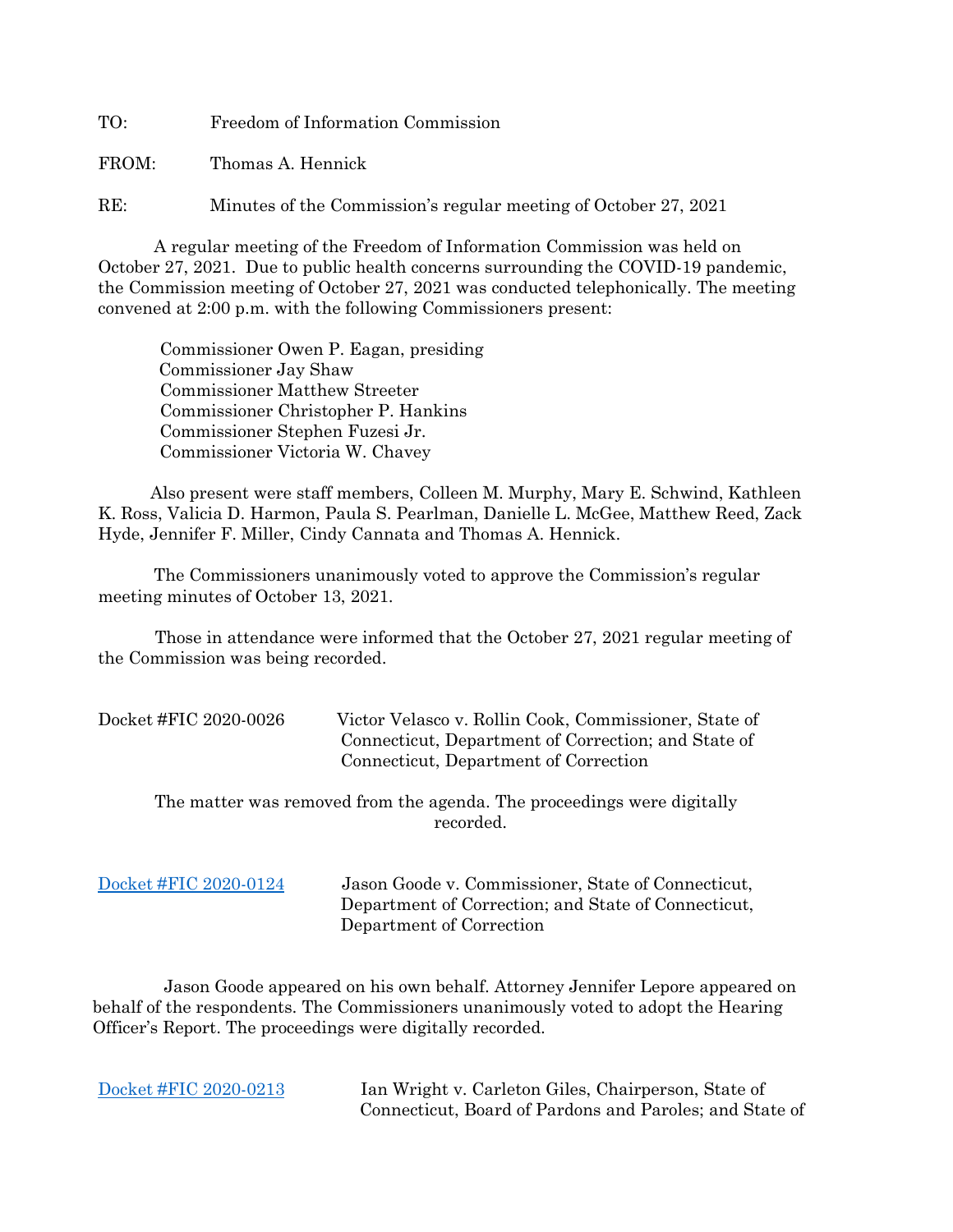## Connecticut, Board of Pardons and Paroles

 The Commissioners unanimously voted to adopt the Hearing Officer's Report. The proceedings were digitally recorded.

| Docket #FIC 2020-0239 | Jose Perez v. Rollin Cook, Commissioner, State of<br>Connecticut, Department of Correction; and State of<br>Connecticut, Department of Correction |
|-----------------------|---------------------------------------------------------------------------------------------------------------------------------------------------|
|                       | The matter was removed from the agenda. The proceedings were digitally<br>recorded.                                                               |
| Docket #FIC 2020-0252 | Victor Velasco v. Rollin Cook, State of Connecticut,<br>Department of Correction; and State of Connecticut,<br>Department of Correction           |
|                       | The matter was removed from the agenda. The proceedings were digitally<br>recorded.                                                               |
| Docket #FIC 2020-0278 | Victor Velasco v. Commissioner, State of Connecticut,<br>Department of Correction; and State of Connecticut,<br>Department of Correction          |
|                       | The matter was removed from the agenda. The proceedings were digitally<br>recorded.                                                               |
| Docket #FIC 2020-0335 | Jason Goode v. Commissioner, State of Connecticut,<br>Department of Correction; and State of Connecticut,<br>Department of Correction             |
|                       | The Commissioners unanimously voted to adopt the Hearing Officer's Report.                                                                        |

The proceedings were digitally recorded.

| Docket #FIC 2020-0133 | Joseph R. Sastre v. Brandon Robertson, Town |
|-----------------------|---------------------------------------------|
| Manager,              |                                             |
|                       | Town of Avon; and Town of Avon              |

Joseph Sastre appeared on his own behalf. Attorney Michael Harrington appeared on behalf of the respondents. The Commissioners voted, 5-0, to table the matter to allow Commissioners to review in camera records. Commissioner Shaw did not participate in this matter. The proceedings were digitally recorded.